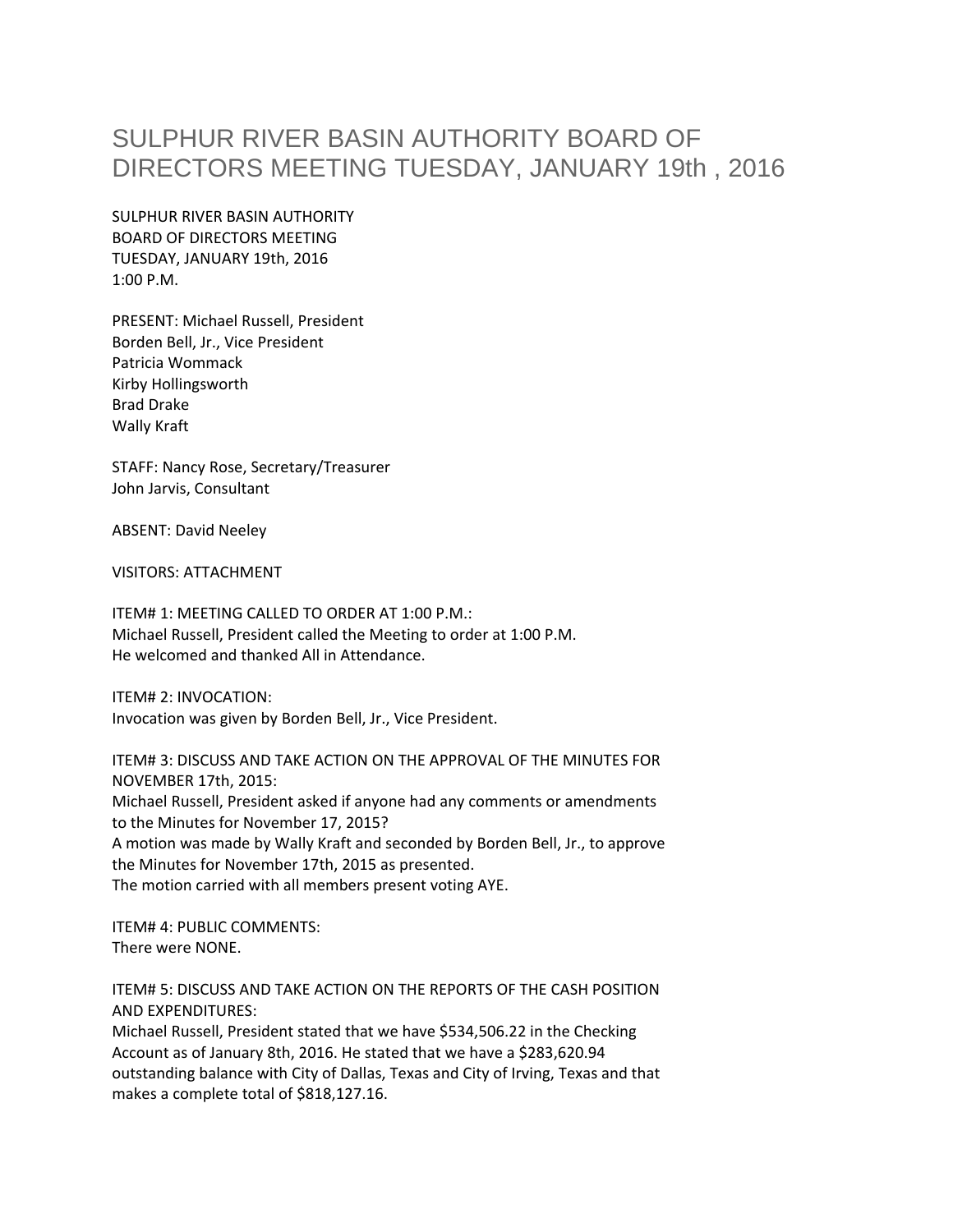Nancy Rose stated that we have received \$41,468.70 from "The City of Irving" since this report was sent.

A motion was made by Brad Drake and seconded by Borden Bell, Jr. to approve the Cash Position and Expenditure Reports as presented. The motion carried with all members present voting AYE.

ITEM# 6: UPDATES ON THE CLEAN RIVERS PROGRAM:

Nancy Rose stated that everything was going per schedules. She stated that TCEQ was giving additional money (\$5,841.00) to help with the cost of extra water monitoring.

ITEM# 7: DISCUSS AND TAKE ACTION ON THE "LETTER" TO MR. JOHN WHITSON, CITY OF TEXARKANA, TEXAS:

Michael Russell, President stated that everyone has a copy of the "Letter" to Mr. Whitson per his requests at the last monthly SRBA Board of Directors A motion was made by Borden Bell, Jr., Vice President and seconded by Kirby Hollingsworth to approve the "Letter" as written to Mr. John Whitson, City Manager of Texarkana, Texas.

The motion carried with all members present voting AYE.

ITEM# 8: SULPHUR BASIN GROUP PRESENTATION OF "REVISED PATMAN AND NICHOLS YIELD MODELING MEMORANDUM".

Mr. Ron Lemons, CEO of Freese & Nichols presented the Presentation of the "Errata Sheet" with all the corrections and explanations for the "Revised Patman and Nichols Yield Modeling Memorandum".

Bob Murray, SBG, Inc. and John Jarvis, SRBA helped with answering questions on the "Revised Patman and Nichols Yield Modeling Memorandum". The Presentation of this "Errata Sheet" and "Revised Patman and Nichols Yield Modeling Memorandum" will be placed on the SRBA Web Site as soon as

ITEM# 9: PRESENTATION OF "PROPOSED SCOPE OF WORK" PREPARED BY RPS ESPEY (NO ACTION WILL BE TAKEN AT THIS MEETING).

Mr. Woody Frossard, Tarrant Regional Water District (JCPD) explained why the Two Scopes of Work are needed. He stated that the Corps of Engineers and the JCPD needs these studies done to move forward. He stated that there has been a drought of record change. This Scope of Work is "Sulphur River Basin Instream Flow Study Phrase 2".

ITEM# 10: PRESENTATION OF "PROPOSED SCOPE OF WORK" PREPARED BY SULPHUR BASIN GROUP. (NO ACTION TO BE TAKEN AT THIS MEETING): Mr. Woody Frossard, Tarrant Regional Water District (JCPD) explained the importants of the "Scope of Work" of SBG, PLLC, "CY 2016 Support Services"

## ITEM# 11: UPDATES ON THE FEASIBILITY STUDY:

John Jarvis stated that there will be a meeting scheduled with IP on Phase II, International Paper Analysis. He stated that he will keep the Board of Directors up to date as it gets closer.

He spoke of the Corps of Engineers activities: